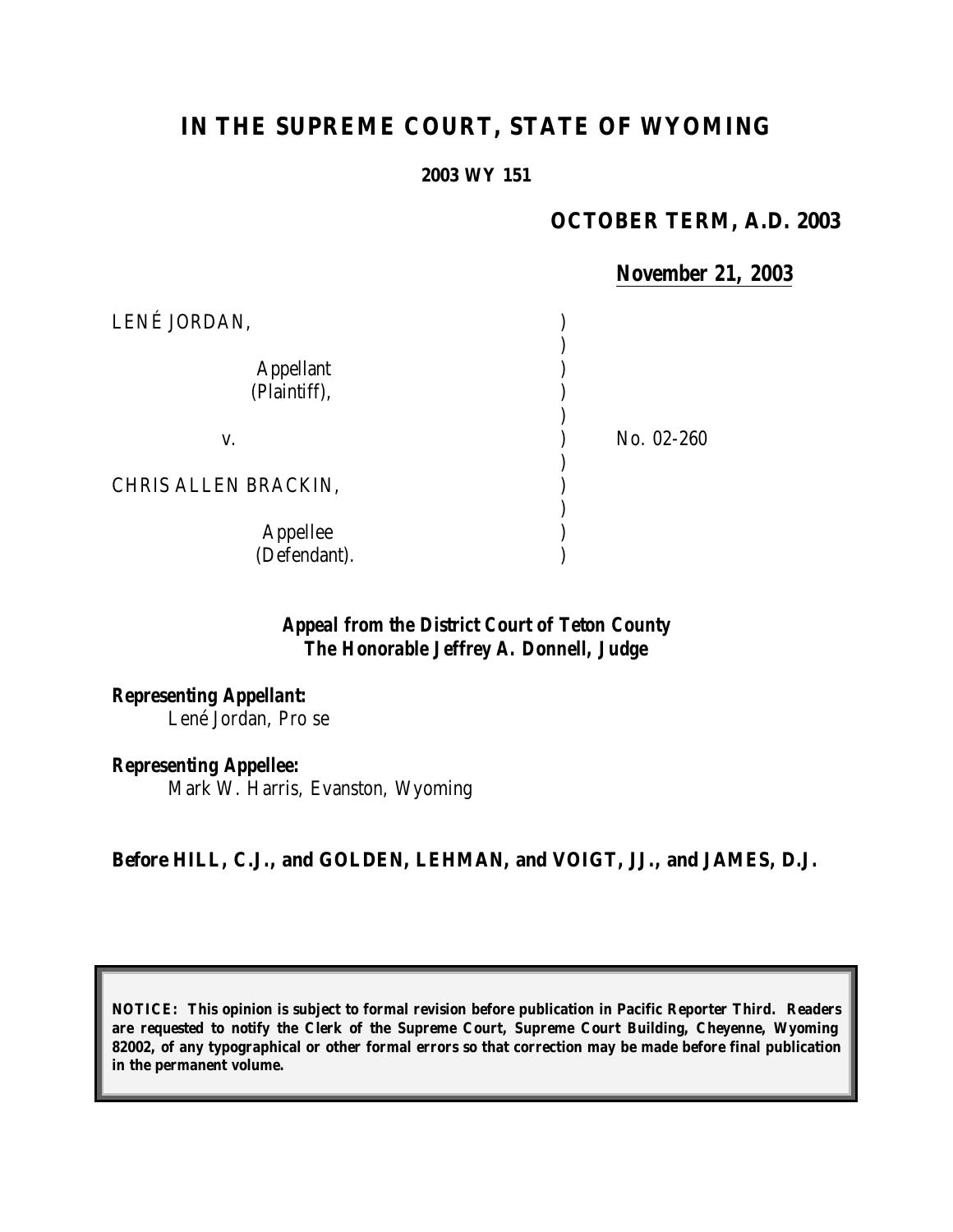**GOLDEN**, Justice.

[¶1] Appellant Lené Jordan (Jordan) appeals the district court's determination that Appellee Chris Allen Brackin (Brackin) could properly cease child support payments on each son's eighteenth birthday. Jordan contends that because the age of majority was nineteen when the divorce decree was entered, the district court erred by not ruling that the child support obligation should continue until the nineteenth birthday.

[¶2] We hold that the district court properly determined that the current statutory age of majority was applicable, and Brackin was entitled to cease payments when the parties' sons turned eighteen. We affirm.

### **ISSUES**

[¶3] Jordan presents the following issue for our review:

Did the trial court err when it determined that Father's obligation to pay child support for the benefit of his sons . . . terminates at the new age of majority?

Brackin restates the issue as:

Did the trial court err when it determined that the age of majority for an on-going child support obligation was 18 years of age?

## **FACTS**

[¶4] Jordan and Brackin first married in 1981 and had two sons, one born on May 24, 1984, and one born on March 7, 1986. The parties divorced in 1988 but remarried in February of 1992. The couple divorced again in October of 1992. As part of that divorce decree, a separation agreement was incorporated stating that the parents would share equally in the physical custody, support and maintenance of the children so long as parents lived within 100 miles of each other. No child support was awarded or ordered for either party.

[¶5] Two years later, when Brackin planned to move over 100 miles away to Evanston, the parents negotiated an amendment to the settlement agreement that Brackin would begin paying child support to Jordan. That amendment was never filed with the court. Later, the parties did petition to modify child support, and an order was entered in 1996 that was later modified in 2000. Under that later order, Brackin began paying \$548 per month in child support.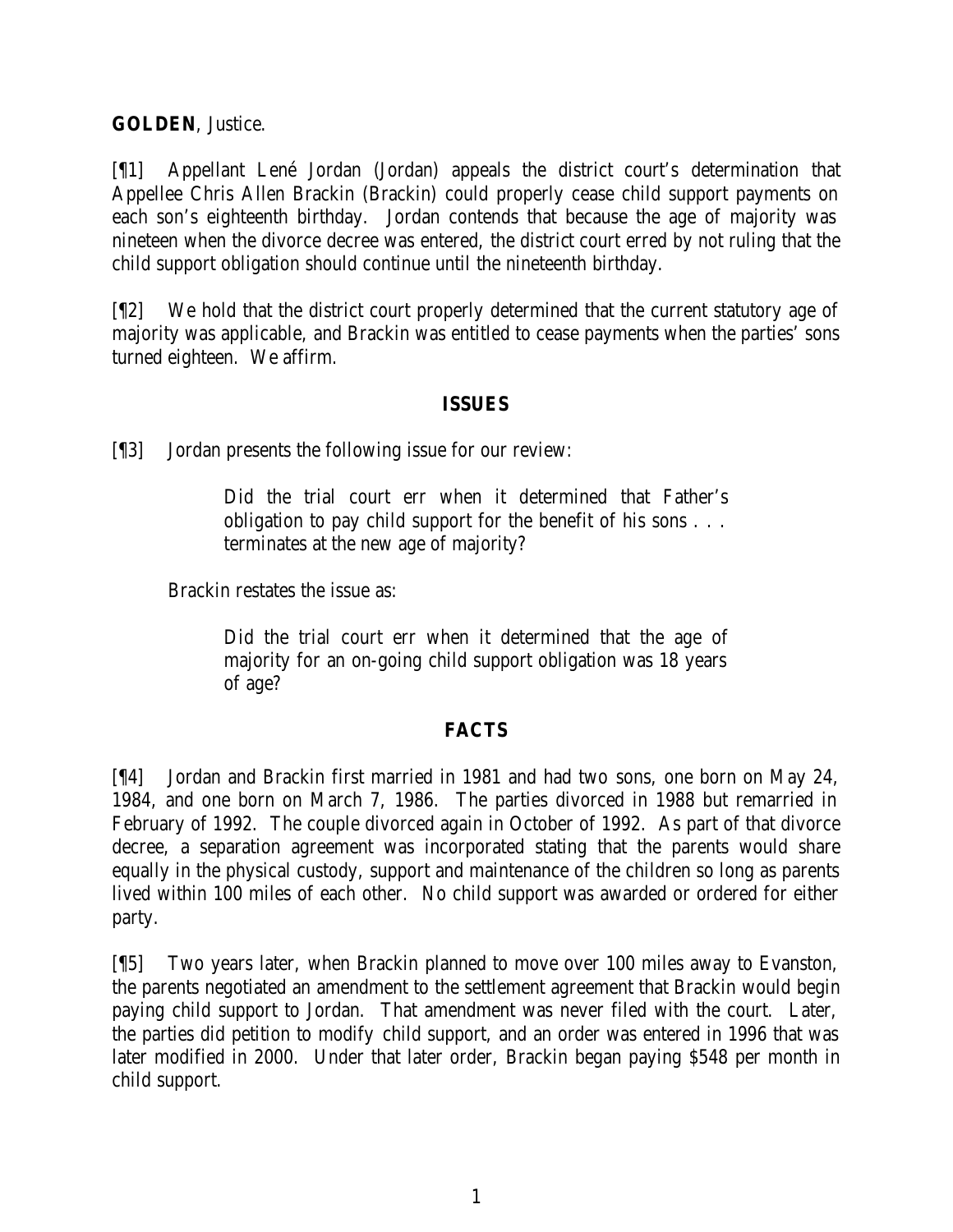[¶6] Our review of the separation agreement and the court's child support orders indicates that none addressed the duration of the payment of child support nor the continuation of the court's jurisdiction after the children reached age eighteen. The district court held a hearing on Brackin's motion to reduce his child support when his eldest son turned eighteen and granted the motion based upon statutory requirements that terminate the child support obligation at age eighteen unless certain circumstances exist. Jordan filed a motion for reconsideration contending that the district court should apply the statutory age of majority that existed when the separation agreement was executed and the divorce decree was final. The district court denied reconsideration, and this appeal followed.

#### **DISCUSSION**

[¶7] In 1993, the Wyoming legislature changed the age of majority from nineteen to eighteen.<sup>1</sup> *Thomas v. Thomas,* 913 P.2d 854, 855 (Wyo. 1996). Wyo. Stat. Ann. § 20-2- 313 (LexisNexis 2003) provides for the cessation of a child-support obligation when the child reaches the age of majority.<sup>2</sup> The child support obligation may continue under some circumstances such as when the child is disabled or still attending high school; however, none of those circumstances apply in this case. Wyo. Stat. Ann. § 14-2-204 (LexisNexis 2003).

[¶8] At the hearing, Jordan clarified that she was seeking the additional year of support because her son planned to attend college and she asserted that it was in his best interests that Brackin continue to pay child support to assist with college expenses. The district court determined that the statutory language deprived it of jurisdiction to order continued child support payments beyond the eighteenth year. On appeal, Jordan does not challenge this determination, but instead points to our decision in *Thomas* as permitting the prospective application of the 1993 statutory change in the age of majority. She contends that because the separation agreement and the divorce decree were final in 1992, the district court had jurisdiction to apply the 1992 statute and allow the child support obligation to continue until her sons' nineteenth birthdays.

<sup>1</sup> Wyo. Stat. Ann. § 14-1-101(a) (LexisNexis 2003) reads:

<sup>§ 14-1-101.</sup> Age of majority; rights on emancipation.

<sup>(</sup>a) Upon becoming eighteen (18) years of age, an individual reaches the age of majority and as an adult acquires all rights and responsibilities granted or imposed by statute or common law, except as otherwise provided by law.

 $2$  (a) An on-going child support obligation terminates when the:

<sup>(</sup>i) Parents marry or remarry each other;

<sup>(</sup>ii) Child dies;

<sup>(</sup>iii) Child is legally emancipated; or

<sup>(</sup>iv) Child attains the age of majority.